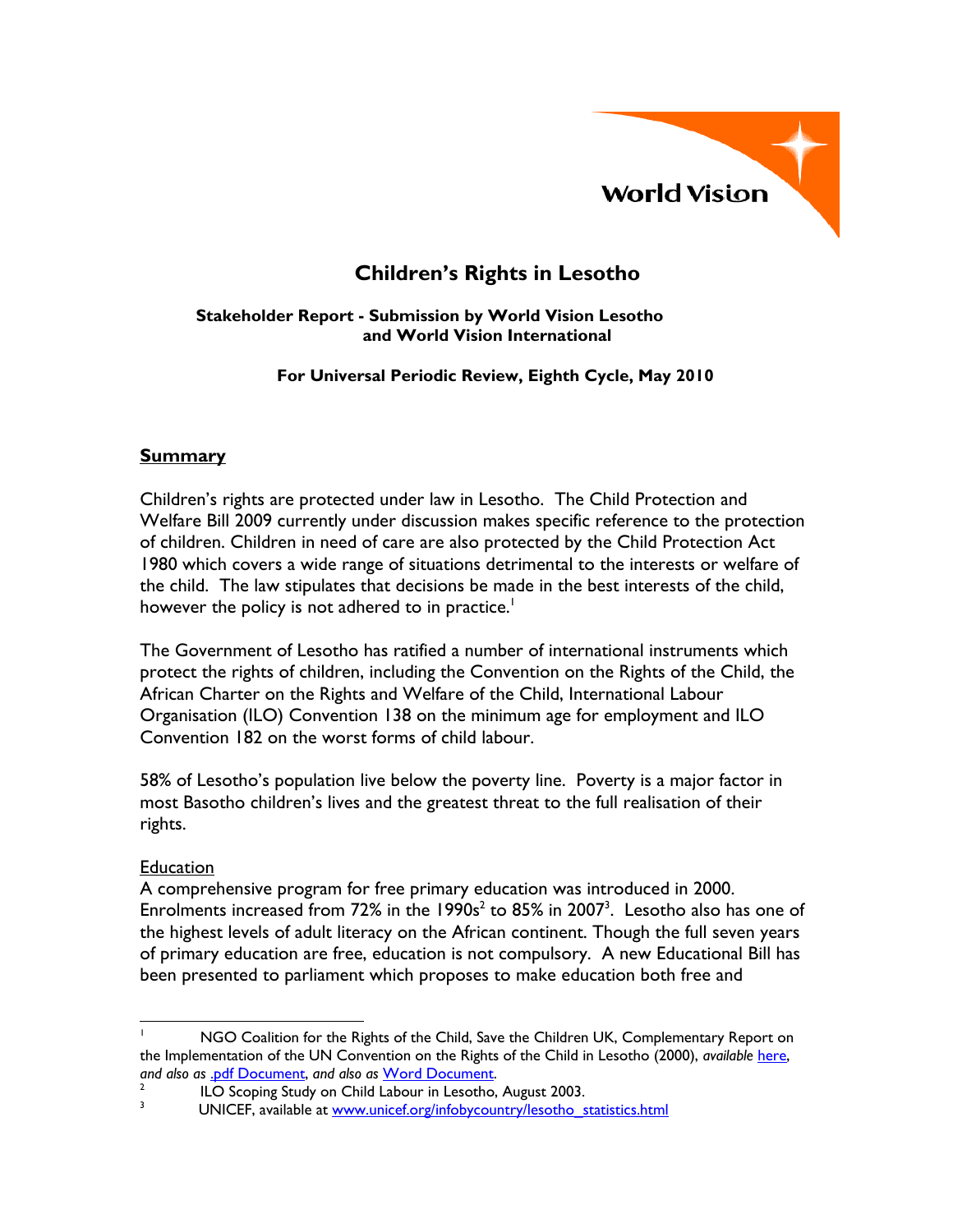compulsory. Traditionally more girls attend primary school than boys as boys work as herd-boys from a very young age, some as young as seven. The Africa Peer Review Mechanism 2009 affirms that herd boys do receive non-formal education but the program might not be reaching all parts of the country and benefiting all herd boys. While the disparity between girls and boys has begun to equalise, girls are still more likely to attend school than boys, with 74% of boys and 86% of girls between the ages of 5 and 16 attending school in the rural areas. Dropout rates tend to be high, with only 33% of pupils completing primary school. $4$  Poverty is cited as a factor in non-attendance at school, with families unable to afford the fees for uniforms, books and school materials and where children are needed to help support their families.

## **Health**

HIV/AIDS is considered the single most important threat to development in Lesotho. Lesotho has the third highest rate of HIV infection in the world. Just under one quarter of the adult population and 12,000 children under the age of 14 are living with HIV. 110,000 children have been orphaned by the AIDS epidemic.<sup>5</sup> The impact of the AIDS epidemic on children is significant. HIV mainly affects individuals in their economically productive and family-rearing years. Studies indicate that HIV/AIDS is the leading factor in the drastic reduction of household income for much of the population. The loss of the breadwinner through illness or death leads to an increased workload for children who must now supplement the household income in addition to a decrease in income as children are unable to engage in hard labour. Lesotho has now adopted its own programme of action to scale up the response against HIV&AIDS. However, despite high-level support the response has been slow and capacity is lacking in in-line ministries to implement the programme of action.

Declining harvests, periodic droughts, erratic rainfall and severe storms in late 2007 combined with an increase in the cost of seeds and fertilisers have led to a situation of significant food insecurity for Lesotho. Almost one quarter of the population will require humanitarian assistance before the next harvest in April 2010, an increase of 100,000 people from 2009.<sup>6</sup> According to results of the national nutrition survey conducted in December 2007, 42% of children below the age of 5 suffer from stunting (chronic malnutrition), which indicates a lack of nutritious food for a long period of time. $^7$ 

Access to basic health services remains difficult for many poor and rural people due to the location and costs involved. Maternal and child mortality rates are high.

Child labour

 $\frac{1}{4}$ <sup>4</sup> ILO Scoping Study on Child Labour in Lesotho, August 2003, p16.<br><sup>5</sup> 1 INAIDS and World Health Organization, at Enidomialogical Fo

UNAIDS and World Health Organisation, at Epidemiological Fact Sheet on HIV and AIDS,  $\frac{2008}{6}$ 

http://www.wfp.org/countries/lesotho

<sup>7</sup> http://www.wfp.org/countries/lesotho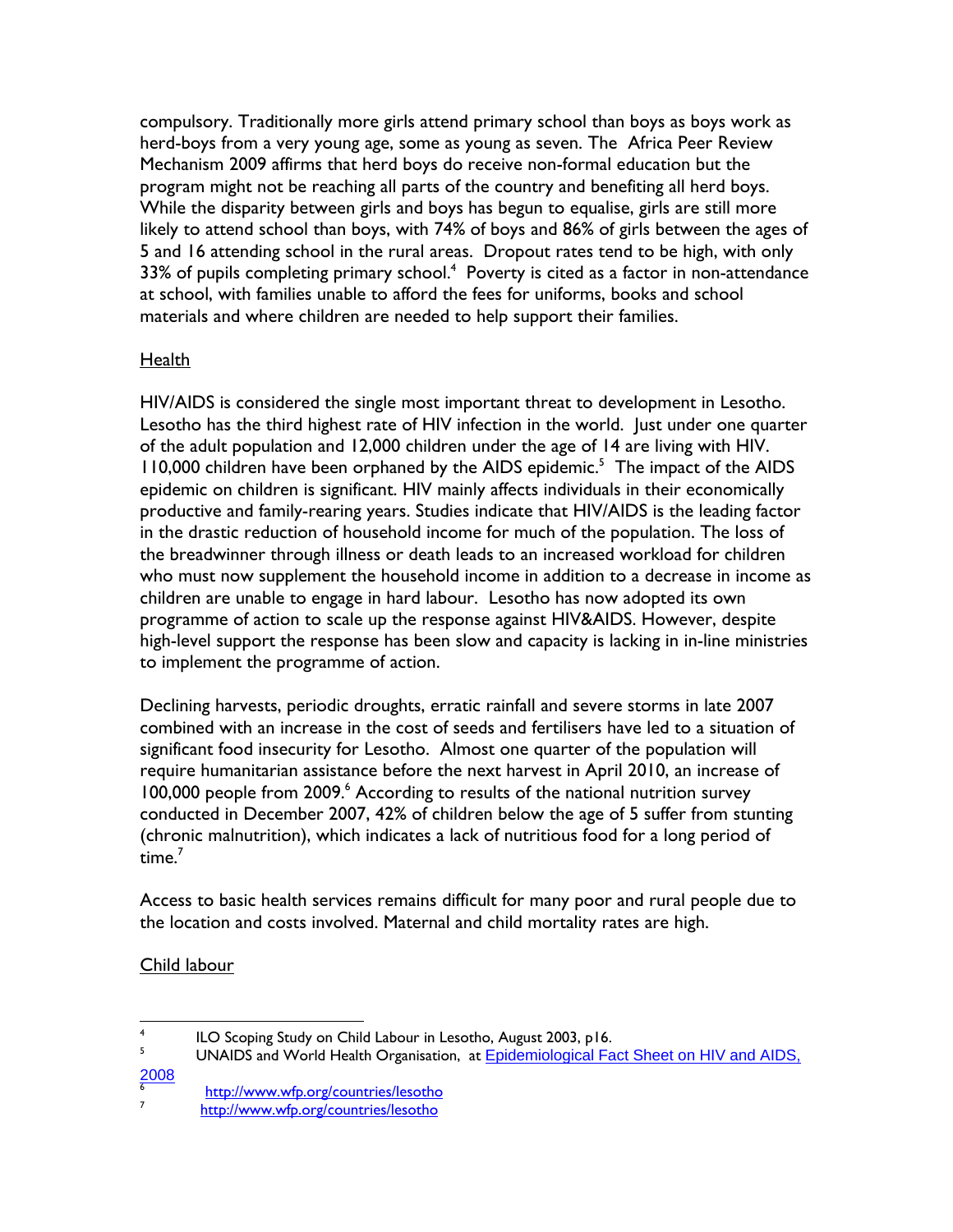Although the law prohibits the employment of children under the age of 15, and places restrictions on the employment of children under 18, child labour remains a serious concern. Child labour laws do not cover the informal and agricultural sectors. UNICEF estimates that 23 % of children between 5 and 14 work in the informal sector – in small family businesses, domestic households and doing farm work, particularly herding. Children spend a significant amount of time doing chores such as collecting fuel and water for their families, often trying to combine this with school attendance. Poverty and the HIV/AIDS epidemic mean that the rate of child work is increasing.

Boys tend to work as shepherds and girls in domestic work. Shepherd boys have traditionally lived on the edge of society, living in high-risk circumstances. The herding of animals involves long hours, night work (looking for lost stock, guarding against thieves) and an unhealthy environment with poor accommodation, no clean water and frequent exposure to harsh elements. Children are also vulnerable to attack by armed stock thieves, fights over ownership of animals between rival villagers and missed opportunities for education. The conditions of work for shepherd boys are considered to be a feature of local culture and a pre-requisite to manhood.

## Trafficking and Commercial Sexual Exploitation

According to the International Organisation for Migration, 10% of children from Lesotho are trafficked to South Africa for sexual exploitation  $^8\,$  There is fear that with the 2010 World Cup, this might escalate.

## **Birth registration**

UNICEF estimates that only 26% of births are registered.<sup>9</sup> Though the Government of Lesotho has taken steps towards universal birth registration there are still significant barriers, particularly in remote areas, and in general awareness of the importance of birth registration.

## **Discrimination**

Girl children experience gender discrimination with regard to the inheritance of family property, especially land, as it is can only be inherited through the male lineage.

## Recommendations

The State Party reports to the Convention on the Rights of the Child and its two Optional Protocols are several years overdue from the Government of Lesotho. All three reports should be submitted as a matter of urgency.

<sup>-&</sup>lt;br>8 Human Trafficking in Africa, 2009

<sup>9</sup> www.unicef.org/infobycountry/lesotho\_statistics.html